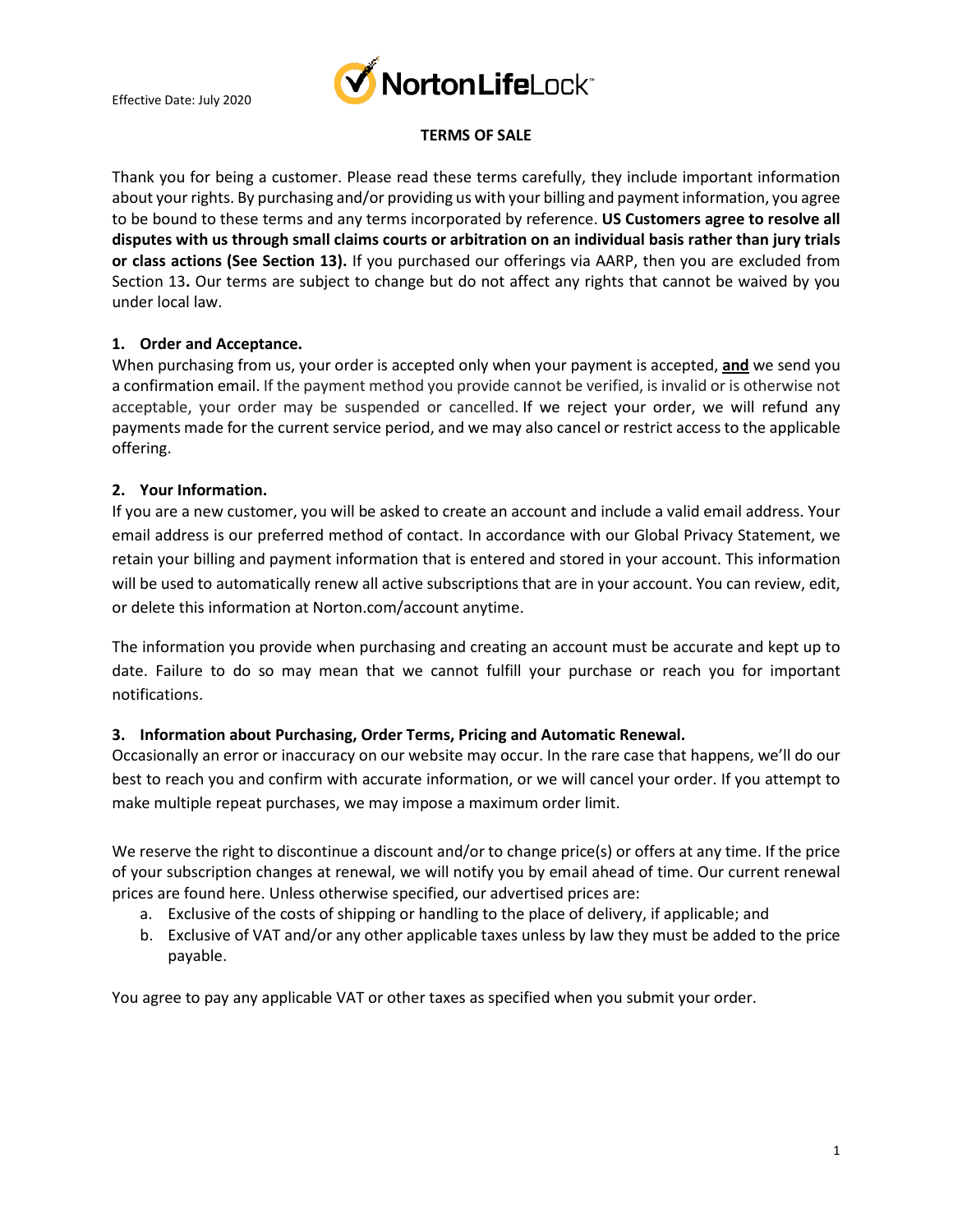

Effective Date: July 2020

We use third parties to assist with processing your payment; this may include the use and secured transfer of your information. There are also times we obtain and use updated credit card account information from the respective card brand(s) to retry failed payments in order to complete transactions, including but not limited to, retrying failed billings with extended expiration dates. Please contact your credit card provider for more information about this service and what it may mean for you and your card.

To ensure that you have continuous protection, we will attempt to charge your stored payment method prior to your subscription's expiration date. The date that your payment method is charged will depend on a handful of factors (e.g., date/time of first attempt, pending credit card authorizations, etc.).

**AUTOMATIC RENEWAL: Most of our offerings automatically renew each year or each month. We will notify you via email to the email address we have on record prior to each annual automatic renewal. If you have purchased a pre-paid subscription, annual subscription paid monthly or trial (exceeding a certain number of days) that automatically renews as a paid subscription, we will notify you via email before we charge the payment method on file. If you have a monthly billed subscription without an annual commitment, you may not receive an email each month prior to subscription charge. In most cases, you can access the monthly invoice in your account.** 

**CANCELLATION:** You may cancel your subscription and/or turn off the automatic renewal in your account (Norton.com/account) or by contacting Member Services & Support. If you have an annual subscription paid monthly and cancel automatic renewal, please contact Member Services & Support to delete your billing profile. See our [Cancellation and Refund Policy.](http://www.norton.com/return-policy) For SurfEasy offerings, please contact us at: 1-800 011-9492, [support@surfeasy.com,](mailto:support@surfeasy.com) or live chat (click "Chat with us" tab).

**NOTE**: To get the full value of your subscription, please download or install the software on your device(s). You may do so immediately after purchase. Don't forget to read the documentation and terms and conditions that govern your use of the offerings (see Section 7).

# **4. Delivery and Risk of Loss and Damage.**

Any delivery or download times referenced on our website are estimates only; we are not liable in the event of a delivery delay. If delivery is required, we will send it to the email address in the account.

**NOTE**: Some purchases require download or installation of software on your device(s). Please install and activate immediately after purchase and read the documentation and terms and conditions that govern your use of the offerings (see Section 7).

# **5. Refund and Cancellations.**

Please review our [Cancellation and Refund Policy](http://www.norton.com/return-policy) (also known as a cooling off period). Many of our offerings include a money-back guarantee, please review your eligibility.

## **6. Privacy.**

Please review our [Global Privacy Statement](https://www.nortonlifelock.com/us/en/privacy/global-privacy-statement/) explaining our personal data processing practices. A Product [and Service Privacy Notice](https://www.nortonlifelock.com/us/en/privacy/product-privacy-notices/) may be available to further explain how data is collected and used within certain offerings.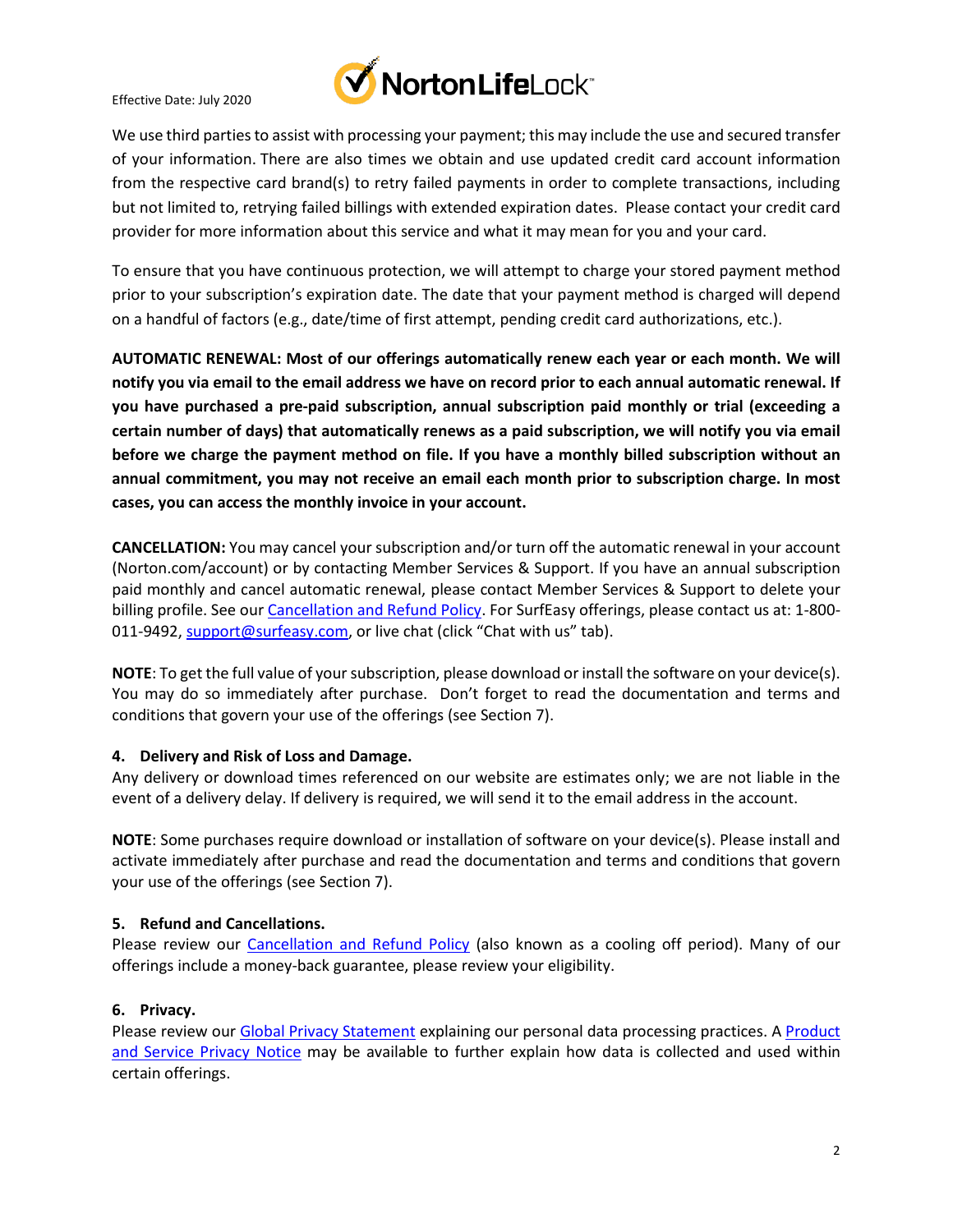

Effective Date: July 2020

## **7. License and Service Agreement, Customer Agreement, End User License Agreement, or Other.**

Our offerings are governed and subject to the applicable set of terms or conditions (e.g., License and Service Agreement, Customer Agreement, EULA, etc.), as well as other third-party software license terms. Your use of our products and services is your agreement to be bound by the applicable set of terms or conditions. Please visit <https://www.nortonlifelock.com/legal/repository> and <http://www.nortonlifelock.com/legal> for more information.

## **8. Unauthorized Offerings; Brand Protection.**

Do not alter, unbundle, or break any of our products or services down to components for distribution, transfer, resale or any other purposes. You are strictly prohibited from separating a license key from any offering and transferring to a third party.

Our products and services are available for personal, non-commercial use by you and by members of your household during the applicable subscription term. Our products and services are not permitted to be used for any commercial purpose. Any purchase for commercial use or for resale is unauthorized. We reserve in our sole discretion, the right to reject orders, purchases and transactions, and/or deactivate offerings that may have been obtained through or for unauthorized means and/or violate the relevant set of applicable terms and conditions. The offerings are valid for use in the location where you purchased and not for use in other regions; your ability to use, install, and/or activate may be limited by your location.

#### **9. Warranty Disclaimer.**

TO THE EXTENT PERMITTED BY APPLICABLE LAW, NORTONLIFELOCK INC. EXPRESSLY DISCLAIMS ALL WARRANTIES OF ANY KIND, EXPRESS OR IMPLIED, INCLUDING WITHOUT LIMITATION ANY WARRANTY OF MERCHANTABILITY, FITNESS FOR A PARTICULAR PURPOSE OR NONINFRINGEMENT OF INTELLECTUAL PROPERTY RIGHTS. TO THE EXTENT PERMITTED BY APPLICABLE LAW, NORTONLIFELOCK INC. MAKES NO WARRANTIES THAT: (I) THE OFFERINGS AND/OR SITE WILL MEET YOUR REQUIREMENTS; (II) THE OFFERINGS AND/OR SITE WILL BE UNINTERRUPTED, TIMELY, SECURE, OR ERROR-FREE; (III) THE RESULTS THAT MAY BE OBTAINED FROM THE PURCHASE OF THE OFFERINGS AND/OR USE OF THE SITE WILL BE ACCURATE OR RELIABLE; (IV) THE QUALITY OF ANY OFFERINGS PURCHASED AND/OR INFORMATION OBTAINED BY YOU THROUGH THE OFFERINGS AND/OR SITE WILL MEET YOUR EXPECTATIONS; OR (V) ANY ERRORS IN THE OFFERINGS AND/OR SITE WILL BE CORRECTED. WE DO NOT WARRANT THIRD PARTY PRODUCTS.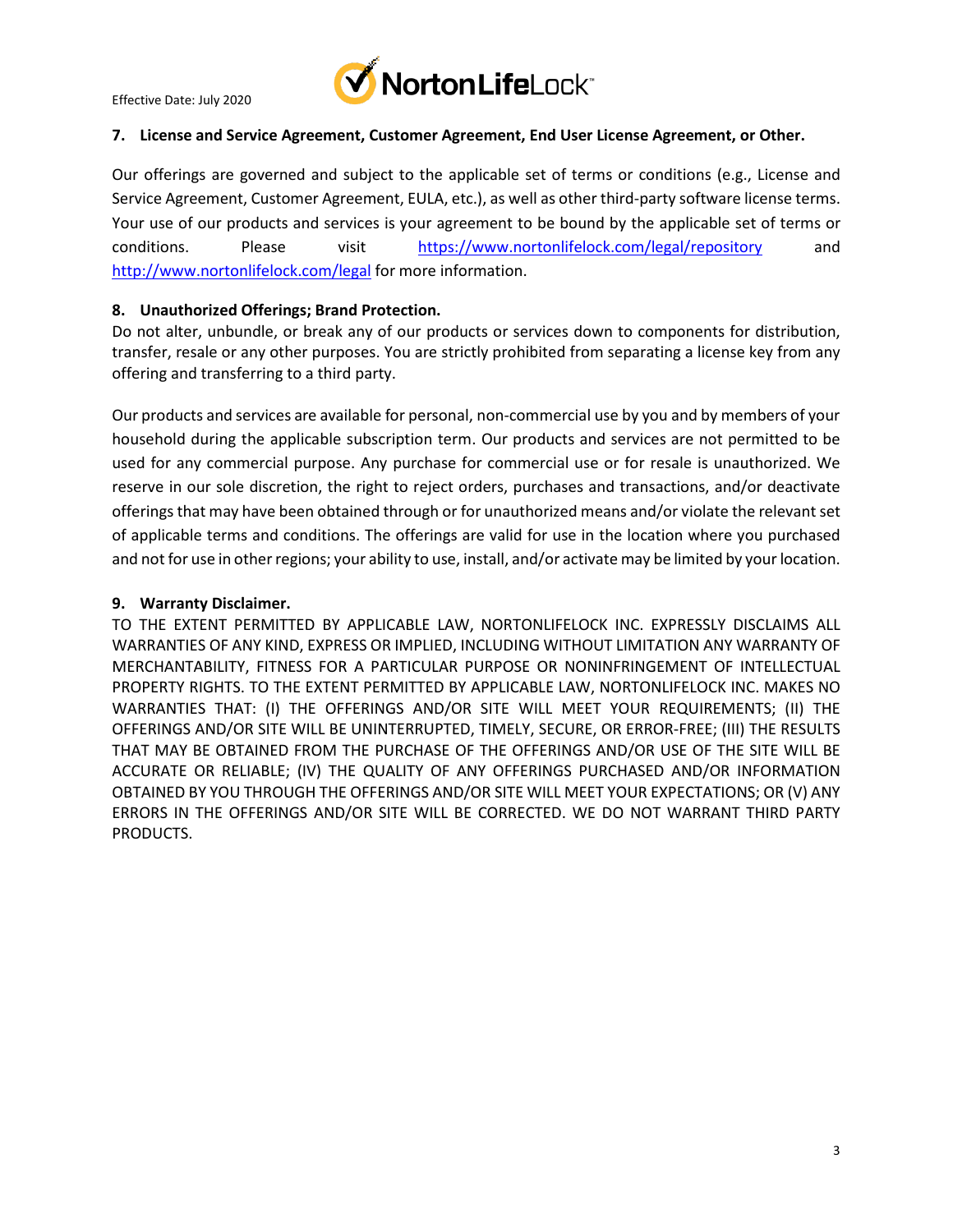

## **10. Limitation of Liability.**

SOME STATES AND JURISDICTIONS INCLUDING MEMBER COUNTRIES OF THE EUROPEAN ECONOMIC AREA, DO NOT ALLOW FOR THE LIMITATION OR EXCLUSION OF LIABILITY FOR INCIDENTAL OR CONSEQUENTIAL DAMAGES, SO THE BELOW LIMITATION OR EXCLUSION MAY NOT APPLY TO YOU. TO THE MAXIMUM EXTENT PERMITTED BY APPLICABLE LAW AND REGARDLESS OF WHETHER ANY REMEDY SET FORTH HEREIN FAILS OF ITS ESSENTIAL PURPOSE, IN NO EVENT WILL NORTONLIFELOCK INC. BE LIABLE TO YOU FOR (A) ANY LOST PROFITS OR LOST DATA ARISING OUT OF THE PROVISION OF THE OFFERINGS AND/OR SITE, (B) ANY LOSS OF USE OR LACK OF AVAILABILITY OF COMPUTING DEVICES, FAILED MESSAGES OR TRANSMISSION ERRORS ARISING FROM THE USE OF OR INABILITY TO USE THE OFFERINGS AND/OR SITE, OR (C) ANY SPECIAL, CONSEQUENTIAL, OR INDIRECT DAMAGE(S) OR SIMILAR LOSSES SUCH AS LOSS OF TIME OR INCONVENIENCE. IN NO CASE SHALL OUR LIABILITY EXCEED THE AMOUNT YOU PAID FOR THE APPLICABLE OFFERING.

#### **11. Proprietary Rights**.

We retain ownership of all proprietary rights in our offerings and/or on the website, and in all trade names, trademarks and service marks associated or displayed. You may not remove, deface or obscure any of our copyright or trademark notices and/or legends or other proprietary notices on, incorporated therein, or associated with the offerings.

#### **12. Export Restrictions.**

You acknowledge the products and services and related technical data (collectively "**Controlled Technology**") may be subject to the import and export laws of the United States, specifically the U.S. Export Administration Regulations (EAR), and the laws of any country where Controlled Technology is imported or re-exported. You agree to comply with all relevant export control laws, including US trade embargoes and sanctions and security requirements, and applicable country or local laws to the extent compatible with U.S. laws and will not export, re-export, import or otherwise make available any Controlled Technology in contravention to U.S. law nor to any prohibited country, entity, or person for which an export license or other governmental approval is required, directly or indirectly. USE OR FACILITATION OF NORTONLIFELOCK SOFTWARE IN CONNECTION WITH ANY ACTIVITY INCLUDING, BUT NOT LIMITED TO, THE DESIGN, DEVELOPMENT, FABRICATION, TRAINING, OR TESTING OF CHEMICAL, BIOLOGICAL, OR NUCLEAR MATERIALS, OR MISSILES, DRONES, OR SPACE LAUNCH VEHICLES CAPABLE OF DELIVERING WEAPONS OF MASS DESTRUCTION IS PROHIBITED, IN ACCORDANCE WITH U.S. LAW.

#### **13. Disputes; Mandatory Arbitration.**

Most disagreements can be resolved informally and efficiently by contacting our customer support at [norton.com/support.](https://support.norton.com/)

If you are a U.S. customer:

- a. You and NortonLifeLock agree that any dispute, claim or controversy arising out of or relating in any way to the product and services (a "**Claim**") will be determined by binding arbitration or small claims court, instead of in courts of general jurisdiction.
- b. **Small Claims Court.** Either of us can seek a Claim to be resolved in small claims court if all the requirements of the small claims court are satisfied, including any limitations on jurisdiction and the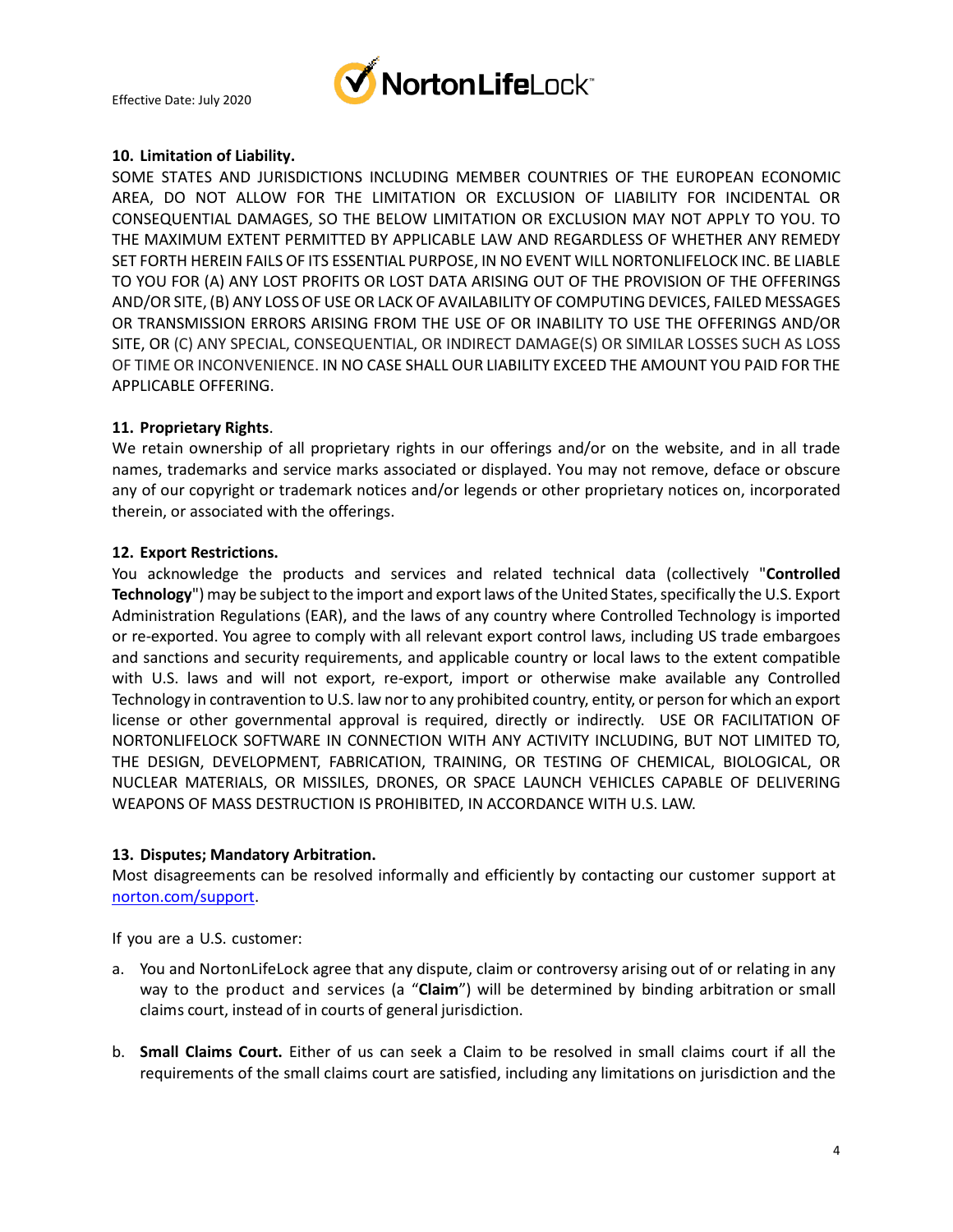



amount at issue in the dispute. Either of us may seek a Claim resolved in small claims court in your county of residence or in the Superior Court of California, County of Santa Clara.

- c. **Arbitration.** Arbitration is more informal than a lawsuit in court. Arbitration uses a neutral arbitrator instead of a judge or jury, allows for more limited discovery than in court, and is subject to very limited review by courts. Arbitrators can award the same damages and relief that a court can award. You agree that the U.S. Federal Arbitration Act governs the interpretation and enforcement of this arbitration provision, and that you and NortonLifeLock are each waiving the right to a trial by jury or to participate in a class action. This arbitration provision shall survive termination of this set of terms and/or the termination of your product and/or services.
- d. **Notice of Claim.** If you elect to seek arbitration, you must first send to NortonLifeLock, by certified mail, a written Notice of Your Claim ("**Notice of Claim**"). The Notice of Claim to NortonLifeLock should be addressed to: General Counsel, NortonLifeLock Inc., 60 E. Rio Salado Pkwy, Ste 1000, Tempe AZ 85281 and should be prominently captioned "NOTICE OF CLAIM." The Notice of Claim should include both the mailing address and email address you would like NortonLifeLock to use to contact you. If NortonLifeLock elects to seek arbitration, it will send, by certified mail, a written Notice of Claim to your billing address on file. A Notice of Claim, whether sent by you or by NortonLifeLock, must (a) describe the nature and basis of the claim or dispute; (b) set forth the specific amount of damages or other relief sought ("**Demand**"); and (c) whether you reject any subsequent modification of this Section by NortonLifeLock.
- e. **Arbitration Proceedings**. If we do not reach an agreement to resolve the claim within thirty (30) days after the Notice of Claim is received, you or NortonLifeLock may commence an arbitration proceeding (or, alternatively, file a claim in small claims court). You may download or copy a form of notice and a form to initiate arbitration at [www.adr.org.](http://www.adr.org/) The arbitration will be governed by the Consumer or Commercial Arbitration Rules, as appropriate, of the American Arbitration Association ("**AAA**") (collectively, the "**AAA Rules**"), as modified by this set of terms, and will be administered by the AAA. The AAA Rules and Forms are available online at [www.adr.org.](http://www.adr.org/) The arbitrator is bound by this set of terms. All issues are for the arbitrator to decide, including issues relating to the scope and enforceability of this arbitration provision. Unless NortonLifeLock and you agree otherwise, any arbitration hearings will take place in the county (or parish) of either your residence or of the mailing address you provided in your Notice of Claim. If your claim is for U.S. \$10,000 or less, NortonLifeLock agrees that you may choose whether the arbitration will be conducted solely based on documents submitted to the arbitrator, through a telephonic hearing, or by an in-person hearing as established by the AAA Rules. If your claim exceeds U.S. \$10,000, the right to a hearing will be determined by the AAA Rules. Regardless of the way the arbitration is conducted, the arbitrator shall issue a reasoned written decision sufficient to explain the essential findings and conclusions on which the award is based. If the arbitrator issues you an award that is greater than the value of our last written settlement offer made before an arbitrator was selected (or if we did not make a settlement offer before an arbitrator was selected), then we will pay you, in addition to the award, either U.S. \$500 or 10% of the amount awarded, whichever is greater.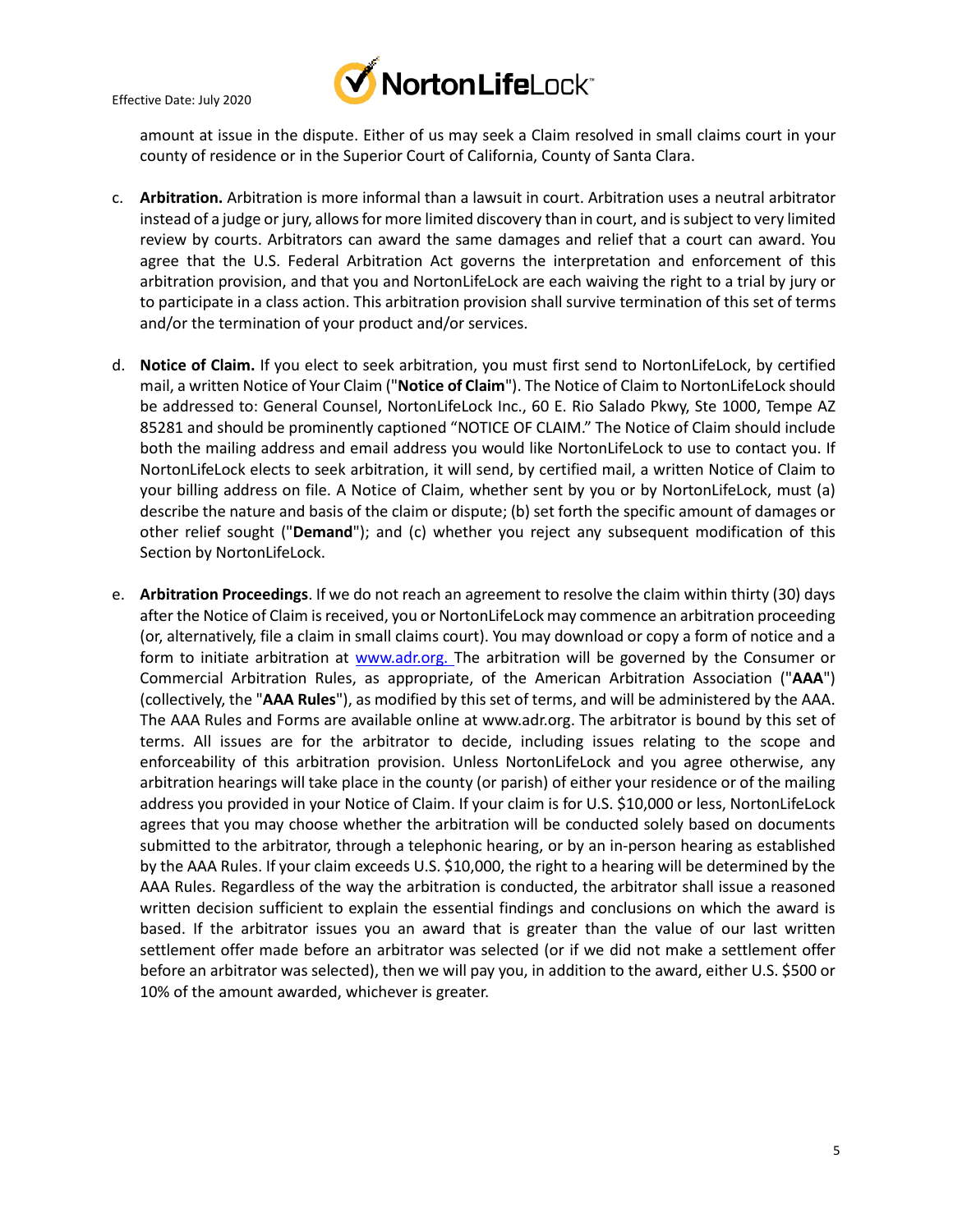

- f. **Injunctive and Declaratory Relief.** Except as provided in Section 2(b) above, the arbitrator shall determine all issues of liability on the merits of any claim asserted by you or NortonLifeLock and may award declaratory or injunctive relief only in favor of the individual party seeking relief and only to the extent necessary to provide relief warranted by that party's individual claim. To the extent that you or NortonLifeLock prevail on a claim and seek public injunctive relief (that is, injunctive relief that has the primary purpose and effect of prohibiting unlawful acts that threaten future injury to the public), the entitlement to and extent of such relief must be litigated in a civil court of competent jurisdiction and not in arbitration. The parties agree that litigation of any issues of public injunctive relief shall be stayed pending the outcome of the merits of any individual claims in arbitration.
- g. **Arbitration Fees.** Payment of all filing, administration and arbitrator fees will be governed by the AAA Rules. You are required to pay AAA's initial filing fee but NortonLifeLock will reimburse you for this filing fee at the conclusion of the arbitration to the extent it exceeded the fee for filing a complaint in a federal or state court in your county of residence or in Santa Clara County, California. NortonLifeLock will not seek to recover the administration and arbitrator fees we are responsible for paying under the AAA Rules or this Agreement, unless the arbitrator finds that either the substance of your claim or the relief sought in your Demand for Arbitration was frivolous or was brought for an improper purpose (as measured by the standards set forth in Federal Rule of Civil Procedure 11(b)).
- h. **Class Action Waiver. YOU AND NORTONLIFELOCK AGREE THAT EACH MAY BRING CLAIMS AGAINST THE OTHER ONLY IN YOUR OR ITS INDIVIDUAL CAPACITY, AND NOT AS A PLAINTIFF OR CLASS MEMBER IN ANY PURPORTED CLASS OR REPRESENTATIVE PROCEEDING.** Further, if you have elected arbitration, unless both you and NortonLifeLock agree otherwise, the arbitrator may not consolidate more than one person's claims with your claims and may not otherwise preside over any form of a representative or class proceeding. If this specific provision is found to be unenforceable, then the entirety of this Section (Disputes; Mandatory Arbitration) shall be null and void.
- i. **Changes**. If NortonLifeLock changes this Section after the date you first accepted this set of terms, and you have not otherwise affirmatively agreed to such changes, you may reject any such change by so stating within Your Notice of Claim. By failing to reject any changes to this Section in Your Notice of Claim, you agree to resolve any Claim between you and NortonLifeLock in accordance with the terms of the dispute resolution section in effect as of the date of Your Notice of Claim.